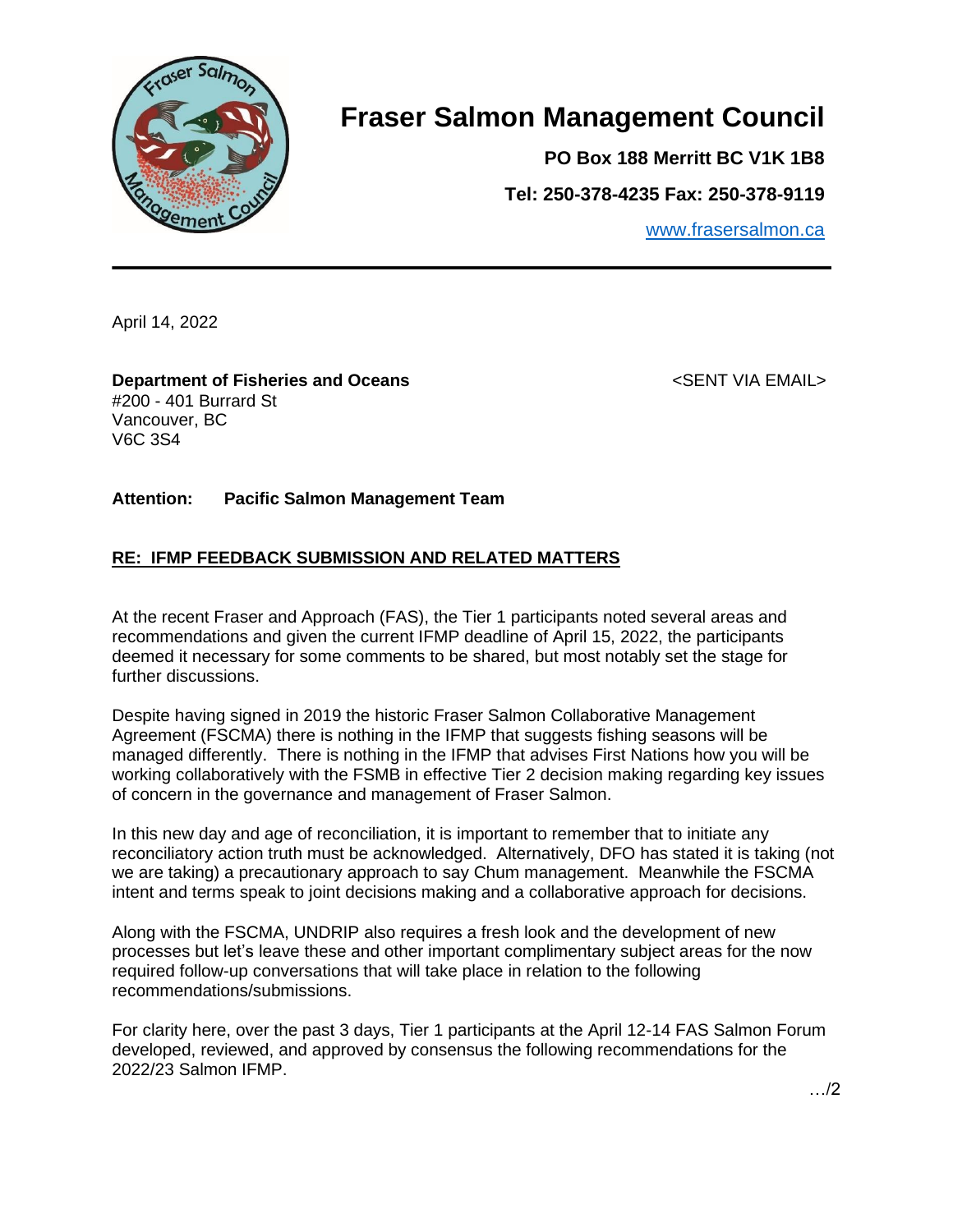# **1. Collaborative Technical Process to review late Fraser chinook fishery mortality data**

- 2 -

**Rationale:** Whereas Fraser and approach First Nations were not engaged in the 2021 postseason analysis of the marine recreation fishery or pilot recreational fisheries that started April 01, 2022; and

Whereas: Data analysis of chinook mortalities for these fisheries occurs after the 2022-23 SC IFMP deadline — preliminary data was shared with the JTWG on April 11 and additional postseason information will be made available in coming months; and

Whereas: Additionally, stock sampling data collected in FSC fisheries has not yet been analyzed; and

Whereas: Such data feeds into the DFO Fishing Mortality Index which is scheduled for completion this fall; and

Whereas: This leaves no opportunity for First Nations to review the mortality outcomes for these pilot MSF fisheries to ensure conservation and FSC objectives are met, all of which is critical to providing informed recommendations in 2022 and other future years fisheries.

**Recommendation:** That the 2022/23 IFMP include a place marker to enable a collaborative First Nations/DFO process for technical evaluation of the 2021 Fraser chinook fishery mortalities, particularly in marine recreational fisheries, and implications for expected impacts of current and/or proposed pilot MSF fisheries; and

That the results of the evaluation including the FMI table could also lead to a fall Forum to make recommendations for fisheries that could occur early in 2023 and/or for the 2023/24 IFMP; and

That this process could serve as a pilot for ongoing engagement for Fraser chinook fishery planning; and

That any 2023 recreational fisheries that may impact Fraser chinook stocks of concern should be paused pending this review.

# **2. Engagement & implementation: MM/MSF Policy Paper**

**Rationale:** Whereas, at the FAS Forum (April 13) DFO provided a timeline and agenda for the review of the MM/MSF Discussion Paper; and

Whereas: The agenda fails to recognize the requirement for First Nations to be fully informed and to consent to the implementation of MM and/or MSF as set out in UNDRIP and respectful of Reconciliation.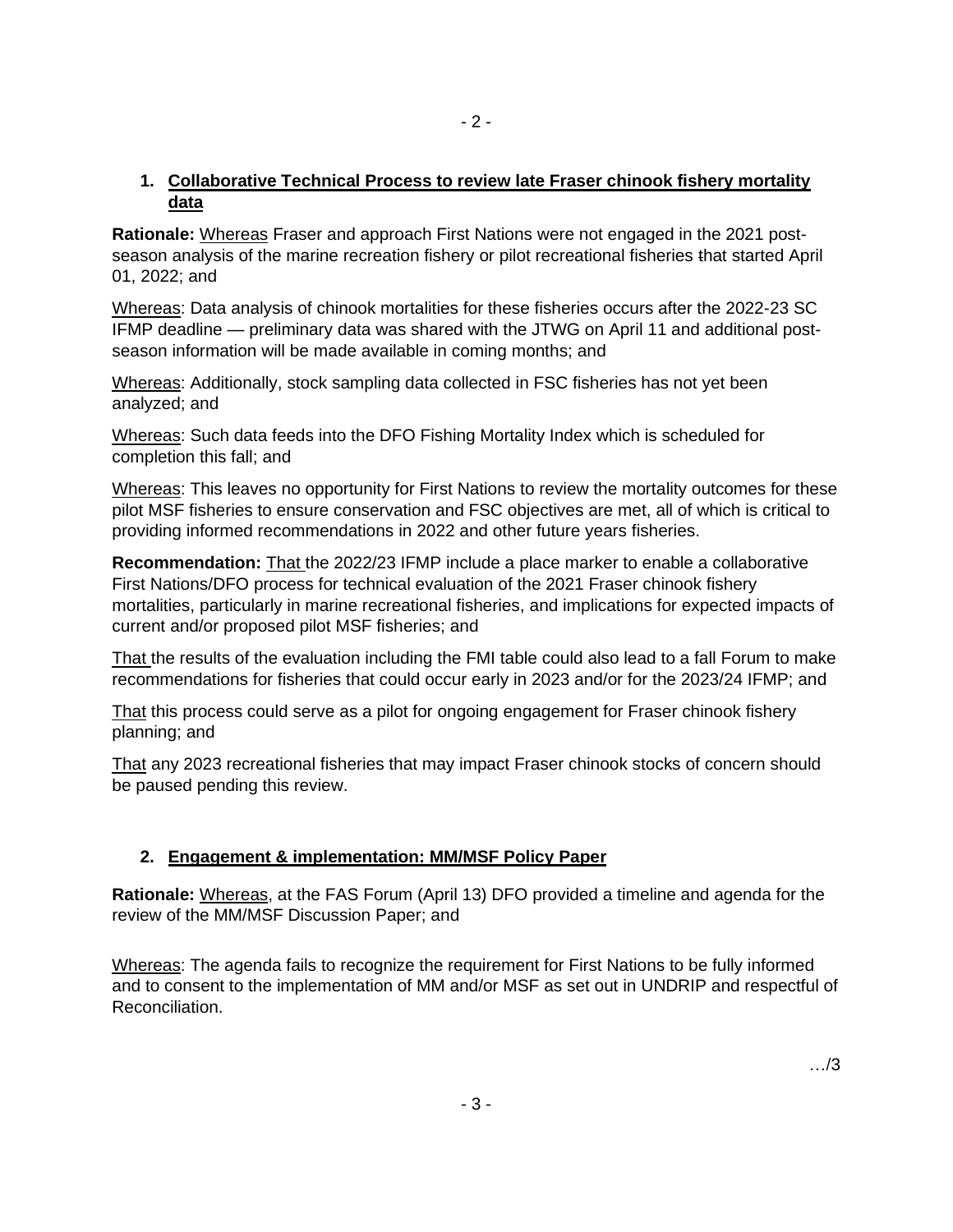**Recommendation:** That a collaborative Technical Table be developed and engaged to review the management of Chinook fisheries that include Fraser River stocks; and

That the implementation of any elements of MM or MSF should be delayed until this collaborative technical process can review and analyze the Discussion Paper, the results of 2021 Pilot MSFs and other existing MM/MSF fisheries and programs.

## **3. IFR coho and priority access:**

**Rationale:** Whereas DFO has an obligation to manage fisheries in a way that implements both conservation commitments and First Nations FSC priority access rights.

**Recommendation:** That any allowable Interior Fraser coho exploitation for 2022 fisheries be prioritized to permit full FSC fishery access to Fraser sockeye.

# **4. Increasing 2022 Sockeye Communal Licence Targets:**

**Rationale:** Whereas, Fraser-bound sockeye are critical to the sustenance, social, cultural and spirituality of First Nations FSC fisheries throughout the watershed and on the approach waters to the Fraser River; and

Whereas there have been consistent harvest deficits in the recent past, along with future expected deficits, in meeting both the communal harvest license targets set by DFO and broader FSC needs of First Nations communities; and

Whereas DFO has an obligation to consider and compensate for the socioeconomic and sociocultural impact of these deficits and current commitments to reconciliation, such as UNDRIP/ DRIPA; and

Whereas strong returns are expected this year, with interest in making up for past and future expected deficits.

**Recommendation:** That DFO implement the recommendations of FSMC's "DRAFT Briefing Note on Sockeye Communal License Harvest Target Amounts - Delegates Assembly March 7, 2022 V0.1 updated Mar 5" for a potential increase to those targets for 2022/23 and future years, while adhering to key principles of conservation and implementation of the Sparrow decision and other relevant case law.

# **5. IFMP Process & Management Regime**

**Rationale:** Whereas, DFO continues to rely on the IFMP process for salmon management advice and has made no effort to explore or initiate reforms to that process, despite First Nations complaints over many years that it conflicts with: